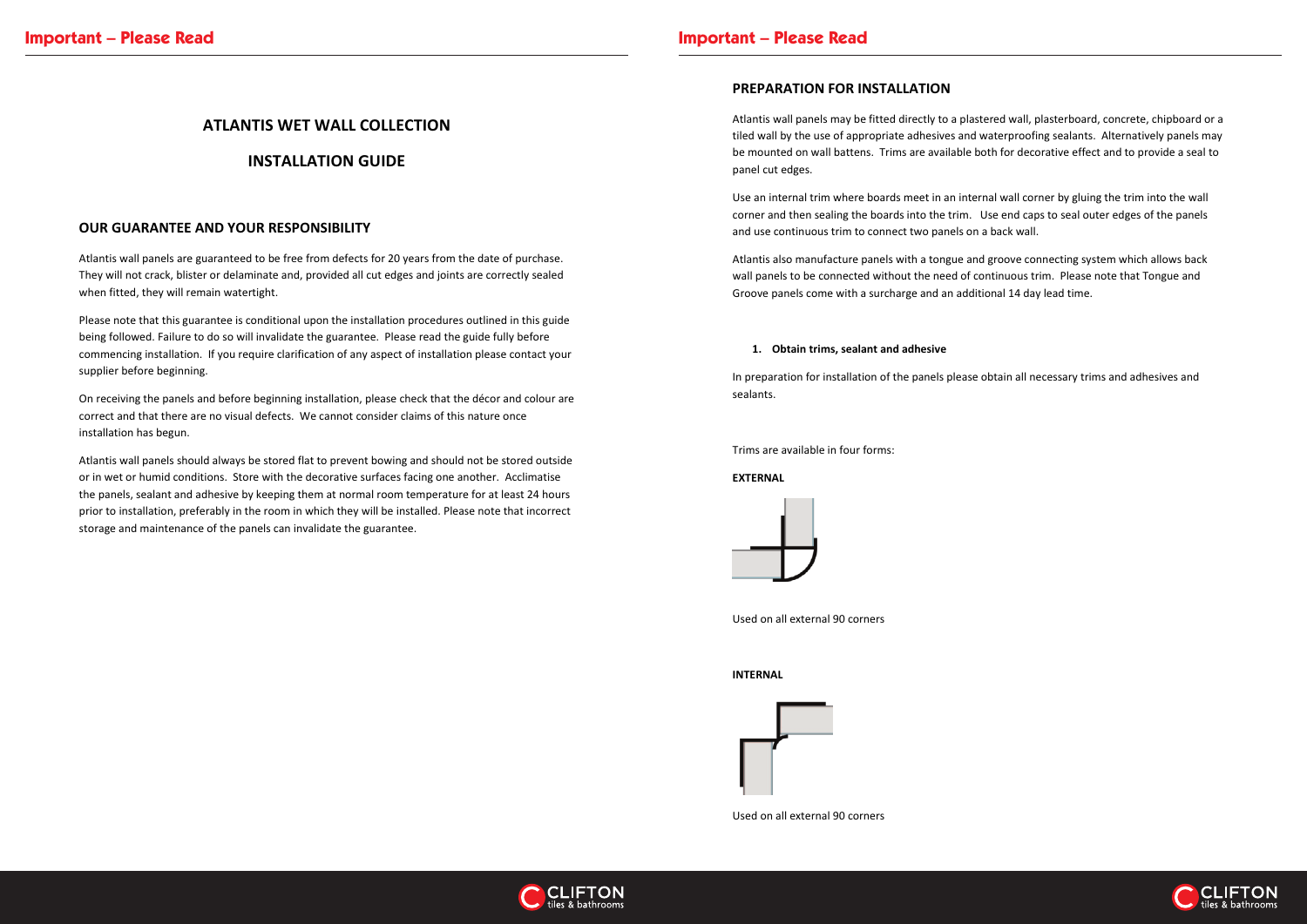# **Important – Please Read Important – Please Read**

#### **CONTINUOUS**



Used to mount panels side by side

### **END CAP**



Finishing end trims for square cut edge panels

#### **2. Prepare the walls and surroundings**

The shower tray must be in place and all piping installed to stub-end before beginning panel installation.

Ensure that the shower tray is level by checking with a spirit level and that it is adequately sealed to the wall. Do not install the panels over the shower tray. If the shower tray has an upstand detail then, if possible, this should be recessed into the wall.

Check with a spirit level that the walls are flat and plumb. If they are not then wall battens must be used and the battens must then be plumb and square.

If gluing directly to the wall, make sure the walls are sound, clean and free from grease, dirt and dust. The walls must be completely dry before installation. Ensure any source of dampness is eliminated. If gluing to a tiled wall any loose tiles must be removed and the surface must have no high spots that could warp the finish.

Ensure the shower tray is protected by the use of an appropriate covering material before beginning work on the panel installation.

#### **3. Cut the panels**

Before cutting the panels ensure that they are of the required décor and colour and are free from defects. Claims of this nature will not be accepted after installation has begun.

Take care to wear gloves when cutting the panels as the edges and corners are sharp.

Cut the boards such that the cutting action is into the decorative face of the panel. if using a finetoothed handsaw, have the decorative surface facing upwards. If using a jigsaw or a circular saw, have the decorative face downwards. In this way, take care not to chip the laminate surface. Be sure to make square cuts to the panels.

When cutting holes for shower heads and for any other cut-outs leave a 3mm expansion gap.



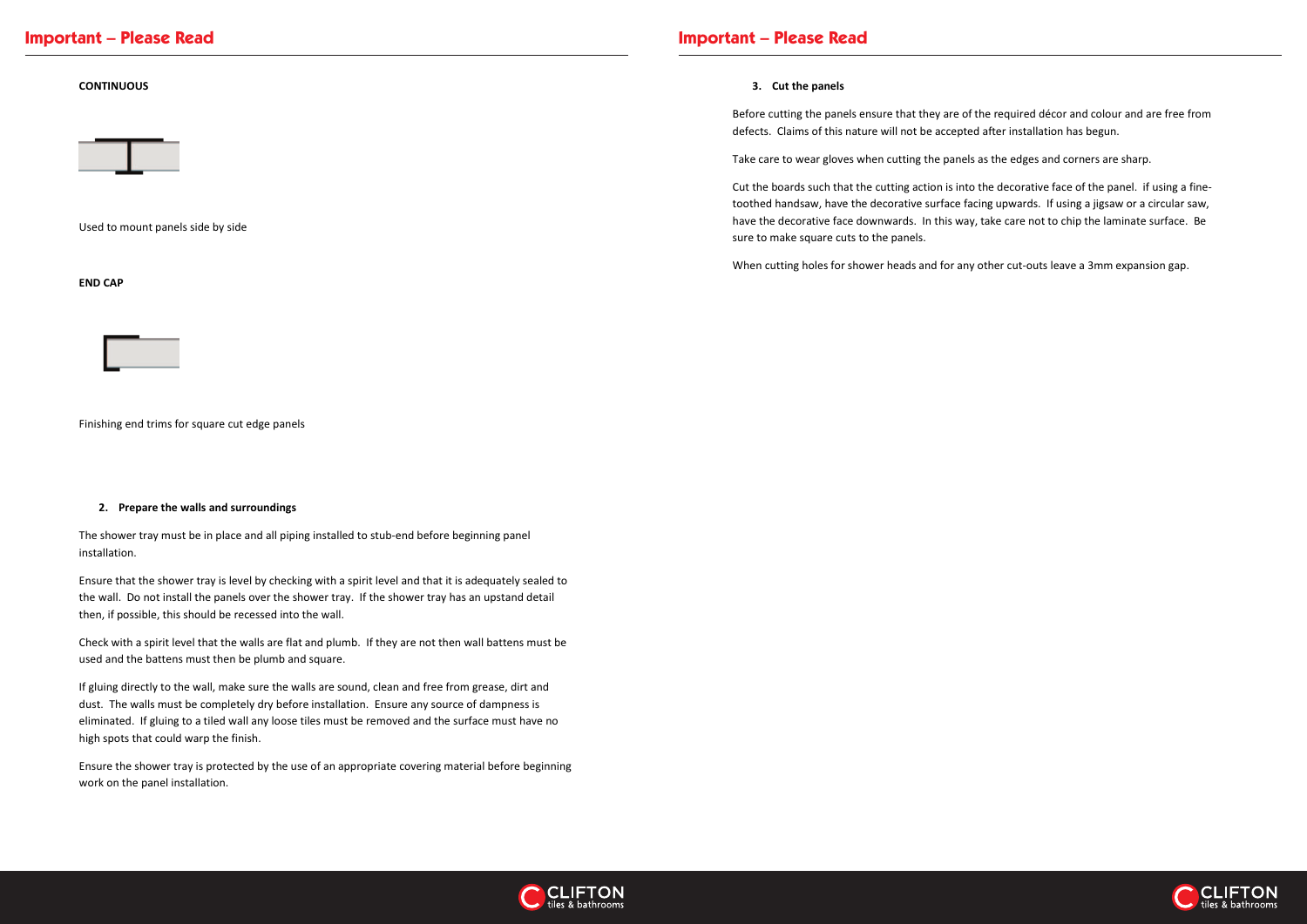# **INSTALLATION**

1. We recommend that you begin with an internal corner and work outwards.







Use a spirit level to ensure it is plumb.



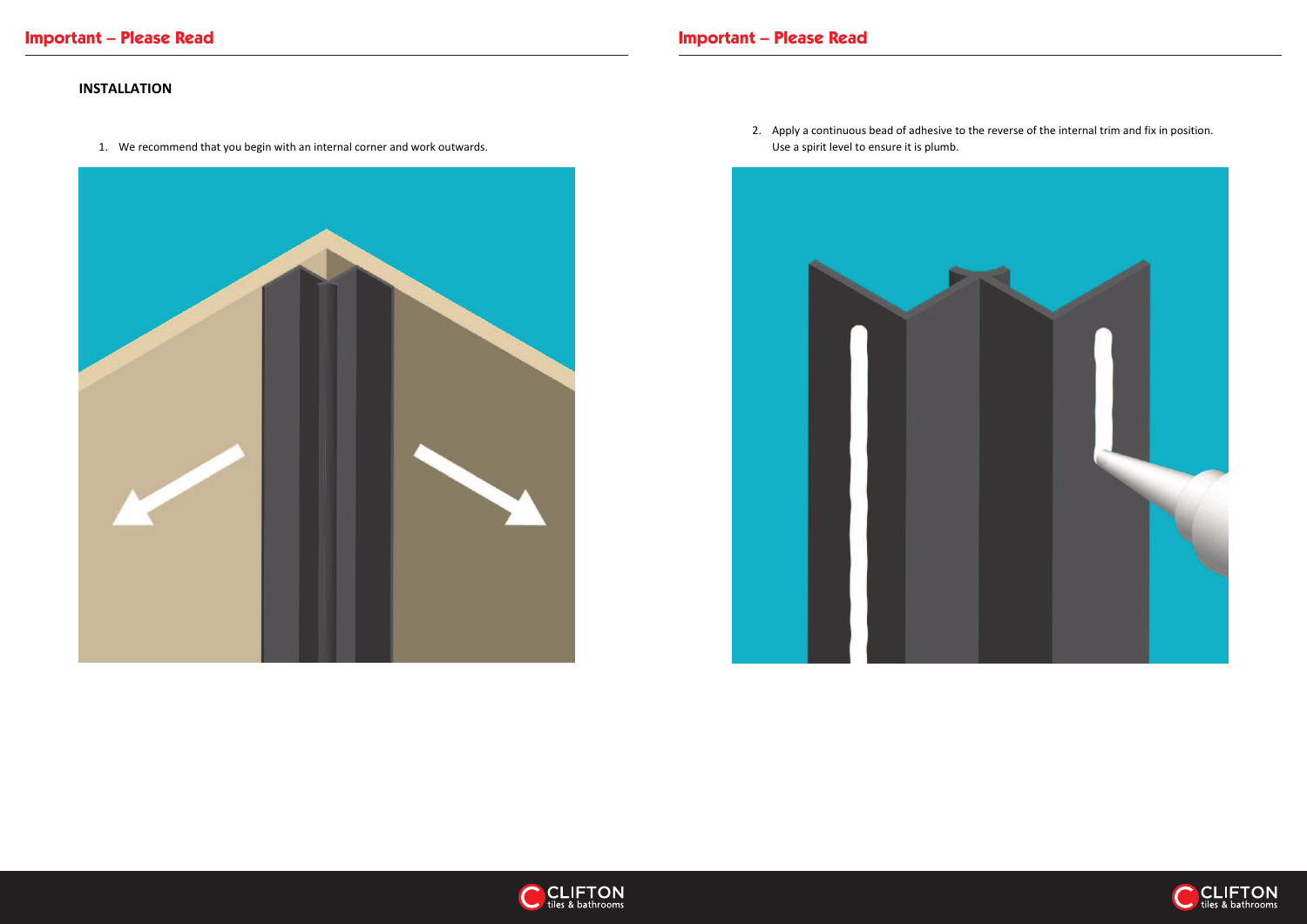3. Apply a continuous bead of sealant into an end cap trim. Fix the trim to the edge of the panel. There should be enough sealant that it spreads outside the trim. Wipe off excess sealant. This same procedure should be followed when continuous trims are used to connect boards. 4. Apply a continuous bead of sealant into one recess of the internal trim.







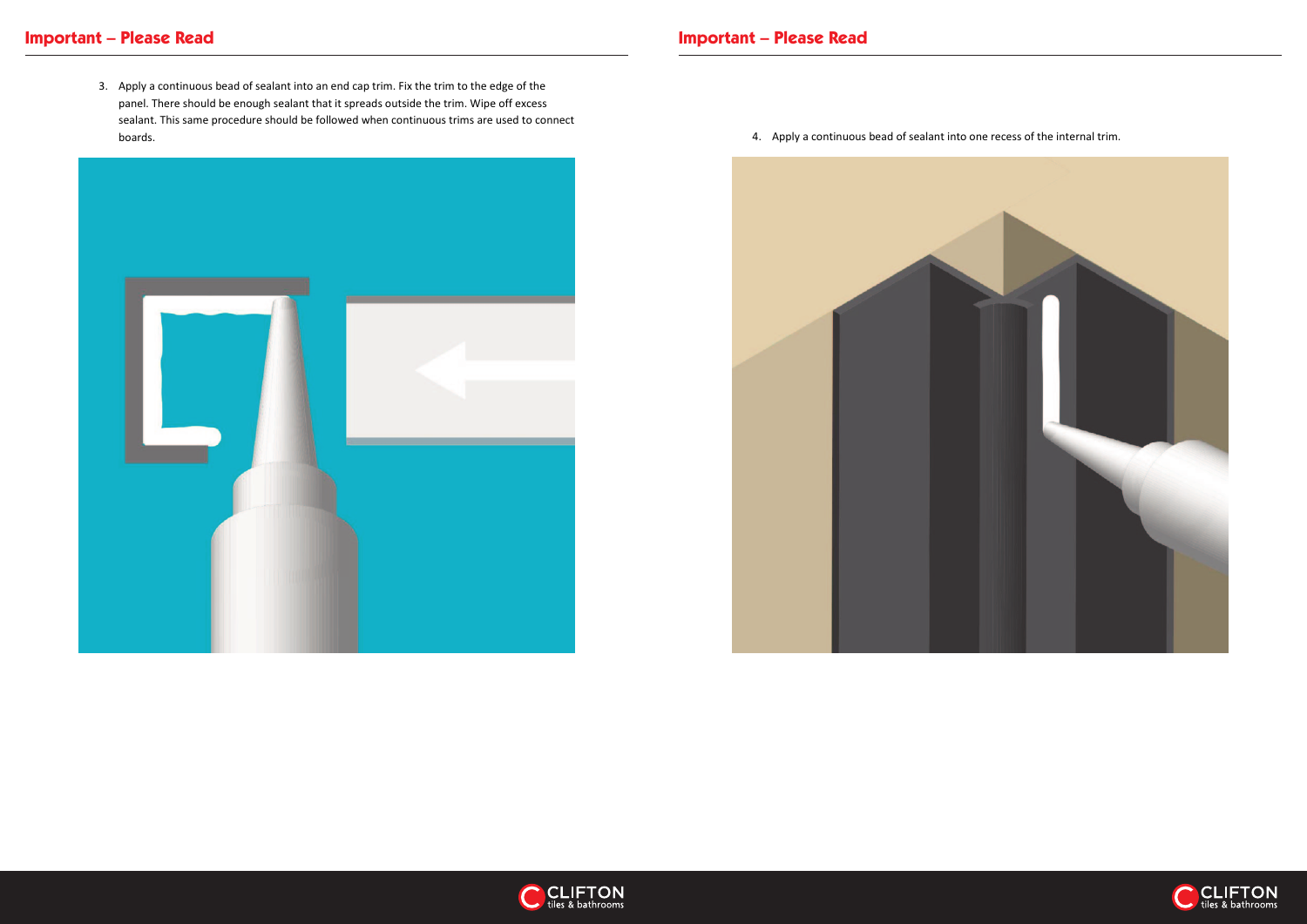# **Important – Please Read Important – Please Read**

5. Apply adhesive to the wall in a series of waves from top to bottom of the area where the panel will be affixed.



6. Place 3mm high spacers along the back edge of the shower tray to create a 3mm clear gap at



the panel base to be filled with sealant.



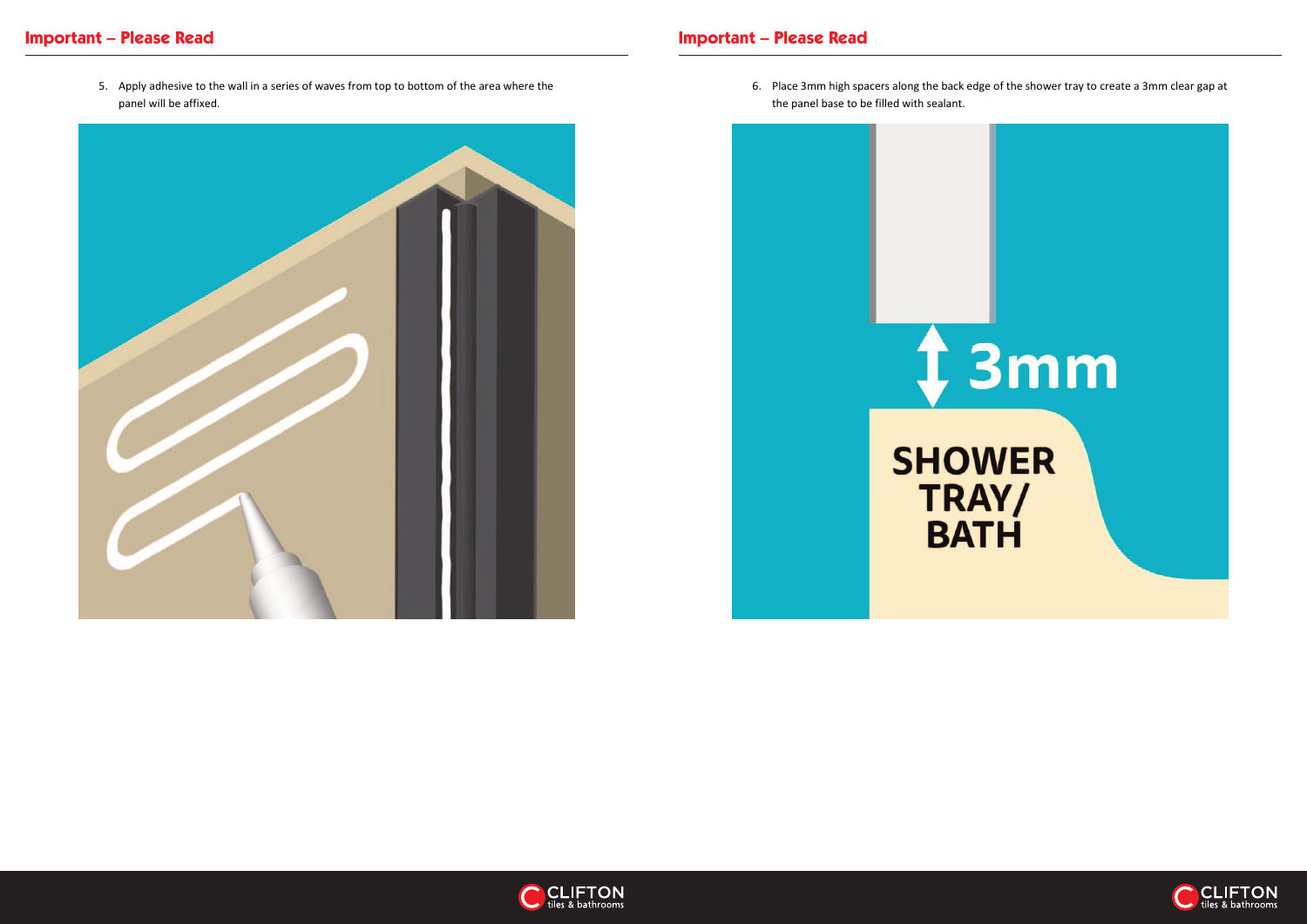**7.** Position the panel above the 3mm spacers and slide into the internal trim recess. The sealant should envelope the panel. Wipe away excess sealant. **Repeat steps 2 to 6 for the second panel 8.** Apply sealant to the bottom joint of the panels.